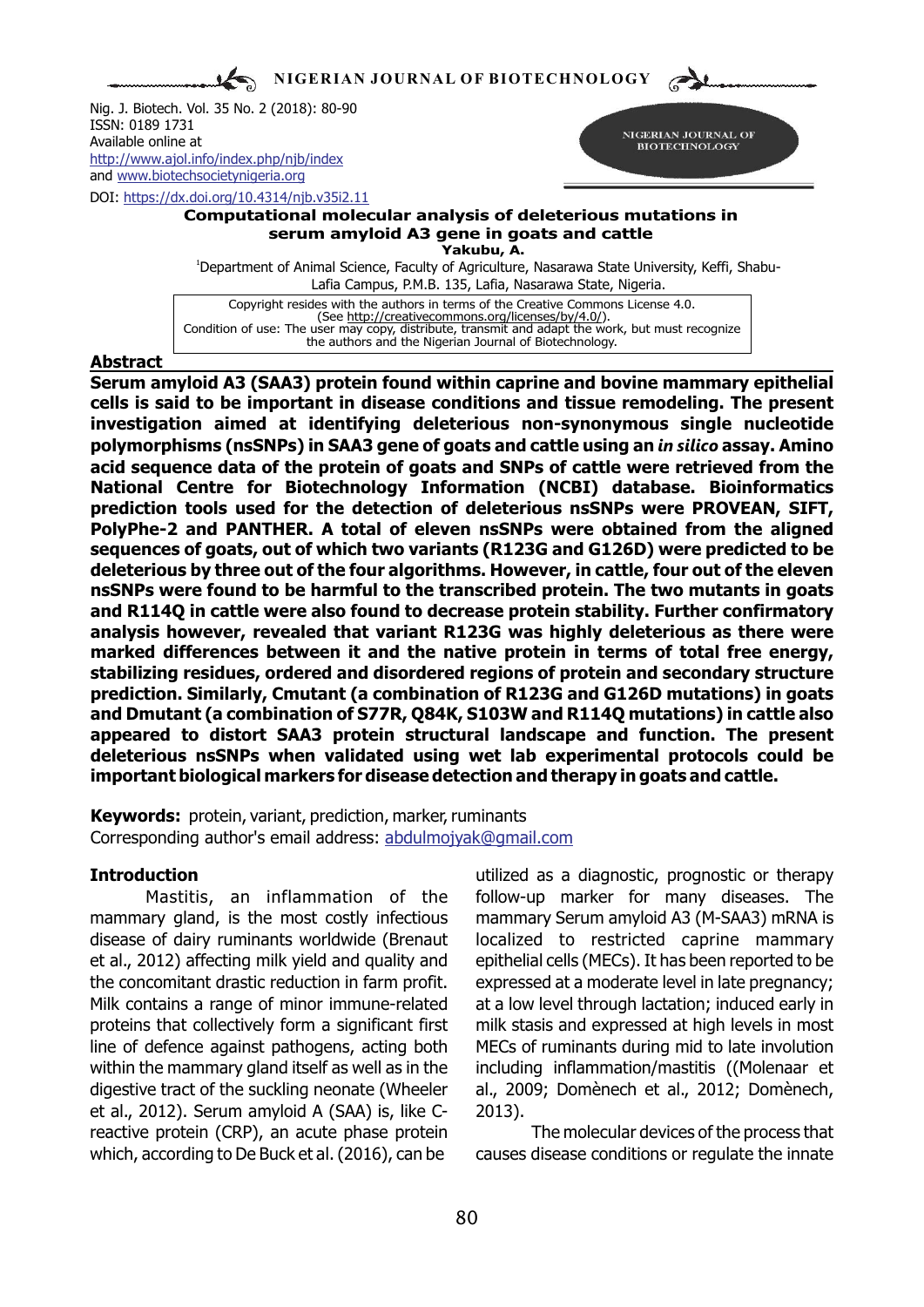## Yakubu / Nig. J. Biotech. 35 (2): 80 - 90 (Dec. 2018)

species may be revealed through in-depth gene in goats and cattle which may alter the knowledge of the structures and functions of conformational and functional features of the proteins. Non-synonymous single nucleotide SAA3 protein. polymorphisms (nsSNPs) may potentially affect the function and phenotype of the encoded **Materials and Methods** proteins (Samadian et al., 2017). There is a rapid *Sequence retrieval* growth in the identification of SNPs making it<br>extremely difficult to evaluate the biological SAA3 gene were retrieved from the website of extremely difficult to evaluate the biological SAA3 gene were retrieved from the website of significance of each SNP through experimental the National Centre for Biotechnology significance of each SNP through experimental the National Centre for Biotechnology<br>protocols. However, first hand information could the formation (NCBI) A total of four (4) goat protocols. However, first hand information could Information (NCBI). A total of four (4) goat<br>be obtained through computational, theoretical sequences were obtained (Table 1). The amino be obtained through computational, theoretical sequences were obtained (Table 1). The amino<br>approaches to identify and investigate whether sacid sequence alignment of the species was approaches to identify and investigate whether acid sequence alignment of the species was<br>the effects of nsSNPs are deleterious to the servied out using ClustalW, algorithm of the effects of nsSNPs are deleterious to the carried out using ClustalW algorithm of structure and function of proteins before Malgorithm of

of SAA3 gene and the potential effects on equally obtained from NCBI dbSNP database transcribed proteins in ruminants. Therefore, the present study was embarked upon to screen

and adaptive immune responses in livestock deleterious amino acid substitutions of SAA3

structure and function of proteins before<br>
embarking on wet lab. experiments<br>
(Nagasundaram et al., 2015). This knowledge<br>
subsequently may be exploited in the design of<br>
better drugs to treat specific diseases (De Buck<br>
e http://www.ncbi.nlm.nih.gov/snp

**Table 1:** Amino acid sequence information of SAA3 gene of goats

| <b>Species</b> |                       | <b>Accession Nos.</b>                                                         | Amino<br>Acid<br>Nos.    |                   |
|----------------|-----------------------|-------------------------------------------------------------------------------|--------------------------|-------------------|
| Goats          |                       | ABH07648.1<br>ABO51184.1<br>NP 001272566.1<br>ABQ51197.1                      | 131<br>131<br>128<br>128 |                   |
|                |                       | <b>Table 2:</b> Single nucleotide polymorphisms record of SAA3 gene of cattle |                          |                   |
| SNP ID         | Allele change         | Amino acid Substitution                                                       | Substitution position    | Substitution type |
| rs479873544    | $AAA \Rightarrow AGA$ | $K$ [Lys] $\Rightarrow$ R [Arq]                                               | 43                       | Missense          |
| rs458097253    | $AGG \Rightarrow AAG$ | $R$ [Arg] $\Rightarrow$ K [Lys]                                               | 48                       | Missense          |
| rs1115992367   | $TC \Rightarrow TTT$  | $F[Phe] \Rightarrow F[Phe]$                                                   | 54                       | Synonymous        |
| rs382267063    | $CGT \Rightarrow CGC$ | $R$ [Arg] $\Rightarrow$ R [Arg]                                               | 57                       | Synonymous        |
| rs459280223    | $AGT \Rightarrow AGG$ | $S$ [Ser] $\Rightarrow$ R [Arg]                                               | 77                       | Missense          |
| rs443928337    | $AAC \Rightarrow GAC$ | $N$ [Asn] $\Rightarrow$ D [Asp]                                               | 78                       | Missense          |
| rs483288056    | $CAG \Rightarrow AAG$ | $Q$ [Gln] $\Rightarrow$ K [Lys]                                               | 84                       | <b>Missense</b>   |
| rs461522582    | $GAC \Rightarrow GAA$ | $D$ [Asp] $\Rightarrow$ E [Glu]                                               | 88                       | Missense          |
| rs441703949    | $CCT \Rightarrow ACT$ | $P[Pro] \Rightarrow T[Thr]$                                                   | 89                       | Missense          |
| rs474677401    | $TTT \Rightarrow GTT$ | $F$ [Phe] $\Rightarrow$ V [Val]                                               | 91                       | <b>Missense</b>   |
| rs716394599    | $AAG \Rightarrow CAG$ | $K[Lys] \Rightarrow Q[GIn]$                                                   | 92                       | Missense          |
| rs459280881    | $TCG \Rightarrow TGG$ | $S$ [Ser] $\Rightarrow W$ [Trp]                                               | 103                      | Missense          |
| rs719093494    | $AAC \Rightarrow AAT$ | $N$ [Asn] $\Rightarrow N$ [Asn]                                               | 110                      | Synonymous        |
| rs385589681    | $CGG \Rightarrow CAG$ | $R$ [Arg] $\Rightarrow$ Q [Gln]                                               | 114                      | Missense          |
| rs383129737    | $AGC \Rightarrow AGT$ | $S$ [Ser] $\Rightarrow$ S [Ser]                                               | 115                      | Synonymous        |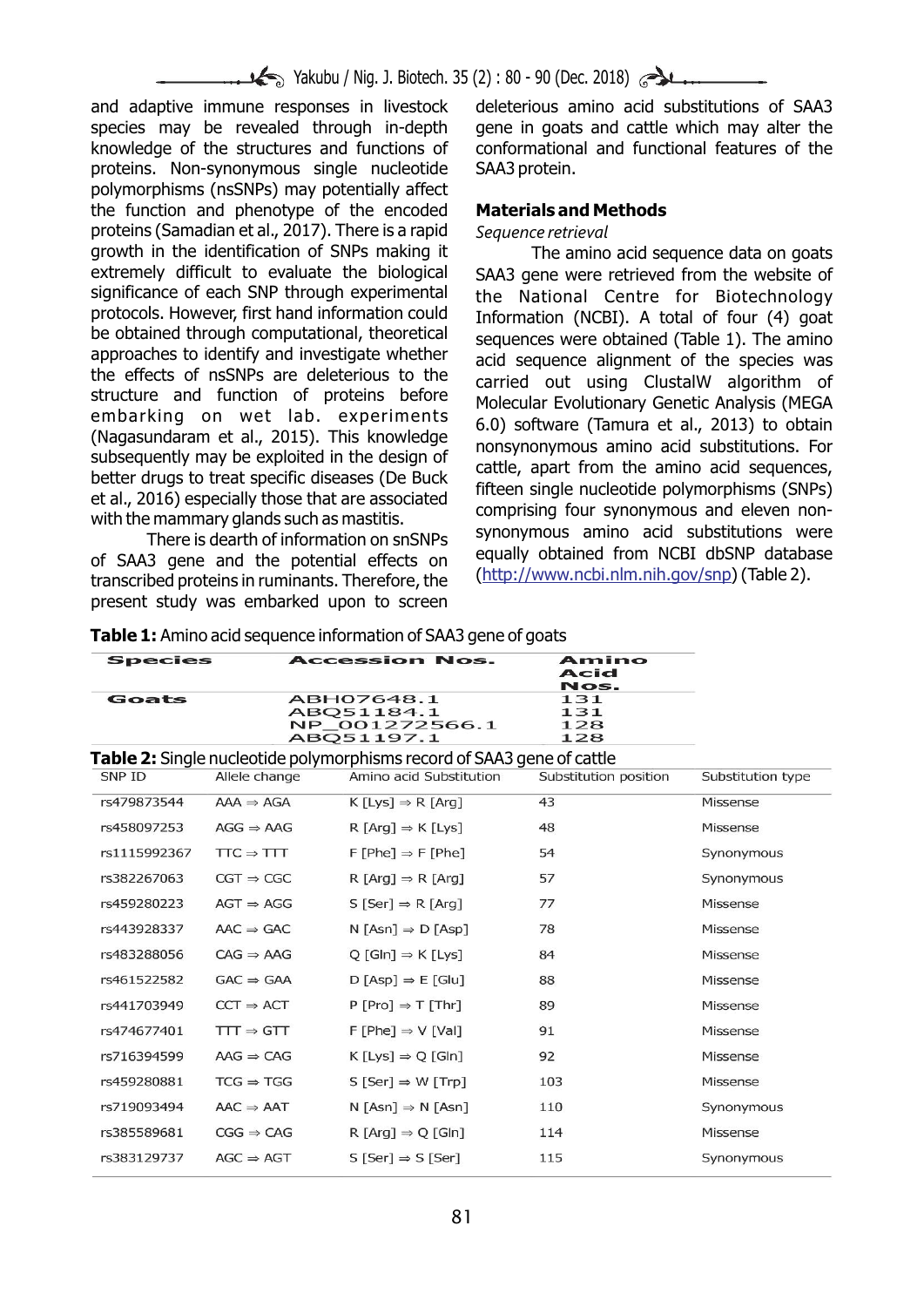# *acid substitutions* Mutagenesis option.

The functional effects of the nsSNPs of SAA3 gene in goats and cattle were predicted *Energy of minimization and root mean square*  computationally using PROVEAN, Polyphen-2, *deviation (RMSD)* SIFT and PANTHER. PROVEAN and Polyphen-2 Energy minimization of the modeled models were applied as described in an earlier mutant proteins was carried out using the  $3D^{\text{refine}}$ study (Yakubu et al., 2017) while the procedure (Bhattacharya and Cheng, 2013). Its protocol for SIFT was highlighted in Kumar et al. (2009). refines the initial protein structures by optimizing SIFT uses sequence homology based algorithm Hydrogen Bonds network and also the atomicto classify the effect of amino acid substitutions level energy minimization using a combination of on protein function. PANTHER calculates the physics and knowledge based force fields. This length of time (in millions of years) a given amino force field is said to permit the evaluation of the acid has been preserved in the lineage leading to energy of the modeled structure as well as the protein of interest (Tang and Thomas, 2016). overhaul distorted geometries through energy The PANTHER thresholds used in this analysis minimization. The mutant proteins were were: "probably damaging" (time > 450my, superimposed onto SAA3 native protein and the corresponding to a false positive rate of  $\sim 0.2$  as corresponding root mean square deviation tested on HumVar), "possibly damaging" (RMSD) values were generated using SuperPose  $(450 \text{my} > \text{time} > 200 \text{my}$ , corresponding to a ver 1.0 (Maiti et al., 2004). false positive rate of  $\sim$ 0.4) and "probably benign" (time < 200my). Where majority of the *Validation of protein structures* algorithms agreed on the deleterious nature of a<br>nsSNP, further analyses were carried out to apats and cattle were validated with ERRAT and nsSNP, further analyses were carried out to goats and cattle were validated with ERRAT and confirm or prove otherwise such a claim. Also, ProSA statistical softwares (Sinnl. 1995; the deleterious nsSNPs were combined (the term Wiederstein and Sippl, 2007). ERRAT uses<br>'Cmutant' was used to represent these combined characteristic atomic interaction to distinguish 'Cmutant' was used to represent these combined characteristic atomic interaction to distinguish<br>deleterious nsSNPs) to exploit the effect of between regions of protein structures that are deleterious nsSNPs) to exploit the effect of between regions of protein structures that are correlated mutations as described in Yakubu et correctly and incorrectly determined (Colovos al. (2017). and Yeates, 1993). ProSA uses Z-scores to

The prediction of the effects of nsSNPs on protein stability of SAA3 gene of goats and cattle was done using I-Mutant2.0 (Capriotti et *Molecular dynamic simulation*  al., 2005). The free energy change (DDG) Generalized Born (GB) models, executed between the mutant and native proteins is through The Bluues server, were used to find predicted by I-Mutant2.0. electrostatic differences in structures between

The structural models of SAA3 of goats to execute electrostatic calculations for single-<br>and cattle were constructed using the Phyre2 atomic structures and provides options for point server (Kelly et al., 2015), which uses the mutations (Walsh et al., 2012). alignment of hidden Markov models via HHsearch (Soding, 2005) to improve the *Identification of stabilizing residues* accuracy of alignment and rate of detection.<br>
Structural similarities of alternative protein<br>
models of both species were quantified by the<br>
template used in the prediction. The models<br>
were based on hydrophobicity, long-r

*Functional prediction of nonsynonymous amino* mutation on 3D structures through the

ProSA statistical softwares (Sippl, 1995; correctly and incorrectly determined (Colovos indicate the quality of models. It indicates that *Protein stability prediction*<br>The prediction of the effects of nsSNPs the model.

the native and the mutant alleles of goats and *Tertiary structure prediction*<br>-The structural models of SAA3 of goats<br>-The structural models of SAA3 of goats<br>-to execute electrostatic calculations for single atomic structures and provides options for point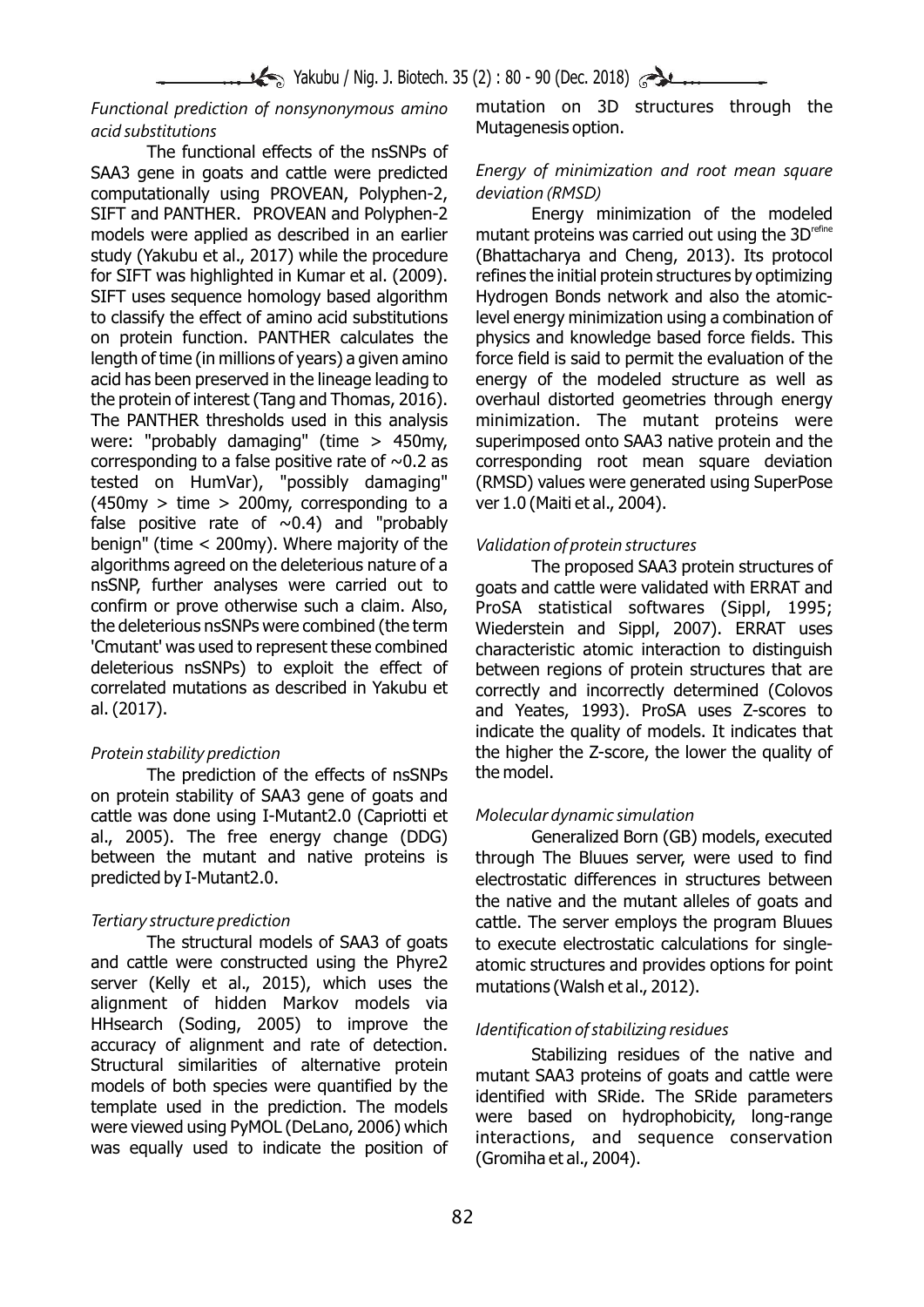$\blacktriangleright$  Yakubu / Nig. J. Biotech. 35 (2) : 80 - 90 (Dec. 2018)

*Prediction of ordered and disordered amino acid* sequences of SAA3 gene of goats (Figure 1). There was a consensus by all the algorithms, *residues* RaptorX web server (Kallberg et al., with the exception on SIFT (predicted only 2012) was used to predict whether the amino acid variants are in ordered or disordered regions of the proteins. This was done for both species Protein-Protein Interaction<br>
In order to predict the solvent<br>
accessibility and secondary structures in the 3D<br>
structure (Porollo and Meller, 2007) of SAA3<br>
proteins of goats and cattle, the web-based<br>
SPPIDER Solvent acc **Results**<br>**Results** Eleven polymorphic sites were obtained Kcal/mol and 8 (G126D) as well as -1.00<br>**From the alignment of the deduced amino acid** Kcal/mol and 9 (R114Q).

#ABH07648.1-caprine MNLSTGIIFC FLILGVSSQG WGTFLREAGQ GAKDMWRAYR DMKEANYKGA DKYFHARGNY DAAQRGPGGA WAAKVISNAR [80]

| #ABQ51197.1-caprine                       |                                                |
|-------------------------------------------|------------------------------------------------|
| #ABQ51184.1-caprine                       |                                                |
| #NP 001272566.1-caprine                   |                                                |
| #ABH07648.1-caprine<br>HFRPAGLPDK Y [131] | ETIQGITDPL LKGMTRDEVR KDSKADQFAN EWGQSGKDPN    |
| #ABQ51197.1-caprine                       | .AL FQ E.T  GD . [131]                         |
| #ABQ51184.1-caprine                       |                                                |
|                                           | #NP_001272566.1-caprine .AL FQ E.T  GD . [131] |
|                                           |                                                |

Figure 1. Aligned amino acid sequences of SAA3 protein to detect n o n - s y s n o n y m o u s s u b s t i t u t i o n s NSites=131; Identical=. Missing= $\upsilon$  Indel=-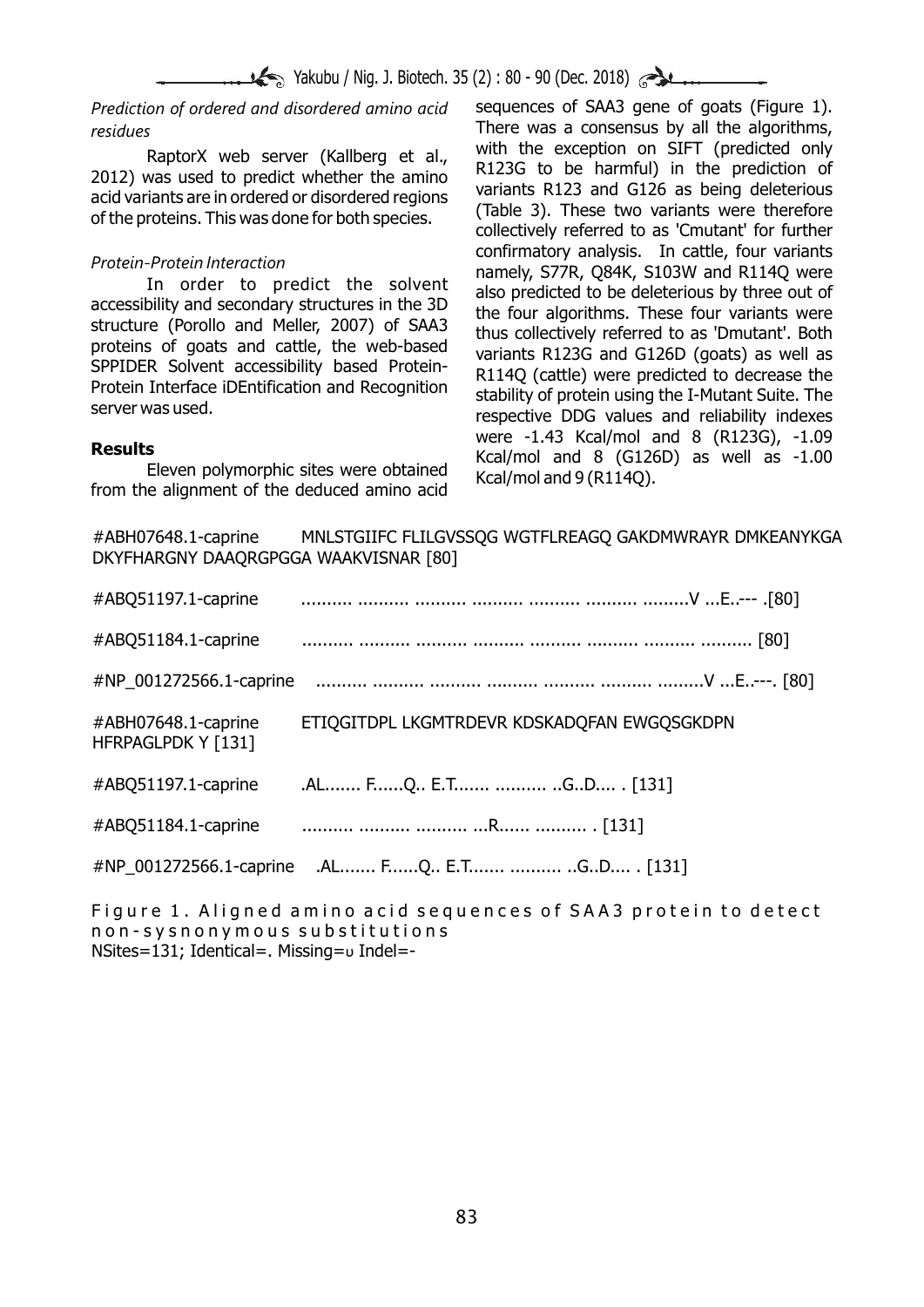|                      | <b>PROVEAN</b>          |          | <b>SIFT</b>             |       | PolyPhen-2              |       | <b>PANTHER</b>          |                |
|----------------------|-------------------------|----------|-------------------------|-------|-------------------------|-------|-------------------------|----------------|
| Variant <sup>1</sup> | Prediction <sup>2</sup> | Score    | Prediction <sup>3</sup> | Score | Prediction <sup>4</sup> | Score | Prediction <sup>5</sup> | Time           |
| <b>Goats</b>         |                         |          |                         |       |                         |       |                         |                |
| A70V                 | N                       | $-0.680$ | Τ                       | 0.70  | B                       | 0.001 | P                       | 455            |
| K74E                 | N                       | $-1.253$ | Т                       | 0.44  | $\mathsf B$             | 0.001 | S                       | 220            |
| <b>T82A</b>          | N                       | $-0.415$ | Ţ                       | 0.50  | B                       | 0.000 | B                       | 2<br>2         |
| <b>I83L</b>          | N                       | $-0.104$ | T                       | 1.00  | B                       | 0.000 | B                       |                |
| L91F                 | N                       | 0.745    | T                       | 0.69  | В                       | 0.000 | N                       |                |
| <b>E98Q</b>          | N                       | $-0.083$ | T                       | 0.36  | B                       | 0.000 | N                       |                |
| K101E                | N                       | 2.852    | T                       | 1.00  | B                       | 0.000 | N                       |                |
| S103T                | N                       | $-1.036$ | Т                       | 0.43  | В                       | 0.005 | P                       | 455            |
| Q114R                | N                       | 3.249    | Т                       | 1.00  | B                       | 0.000 | N                       |                |
| R123G                | D                       | $-5.960$ | D                       | 0.00  | P                       | 0.630 | P                       | 910            |
| G126D                | D                       | $-5.139$ | T                       | 0.05  | P                       | 0.630 | P                       | 910            |
| Cattle               |                         |          |                         |       |                         |       |                         |                |
| K43R                 | N                       | 0.941    | Т                       | 1.00  | B                       | 0.002 | B                       | 2              |
| <b>R48K</b>          | N                       | 1.669    | т                       | 1.00  | B                       | 0.000 | B                       | $\overline{c}$ |
| <b>S77R</b>          | D                       | $-4.711$ | D                       | 0.00  | S                       | 0.944 | ρ                       | 910            |
| <b>N78D</b>          | N                       | 0.833    | т                       | 1.00  | B                       | 0.001 | B                       | 2              |
| Q84K                 | D                       | $-3.296$ | D                       | 0.02  | S                       | 0.581 | P                       | 910            |
| D88E                 | N                       | $-0.813$ | D                       | 0.02  | ₿                       | 0.101 | В                       | 176            |
| <b>P89T</b>          | N                       | 0.065    | T                       | 0.50  | ₿                       | 0.071 | В                       | 85             |
| <b>F91V</b>          | Ν                       | $-0.979$ | T                       | 0.32  | ₿                       | 0.003 | в                       | 85             |
| <b>K92Q</b>          | Ν                       | $-0.137$ | T                       | 0.38  | ₿                       | 0.144 | B                       | 85             |
| S103W                | D                       | $-4.781$ | D                       | 0.00  | P                       | 0.998 | P                       | 455            |
| R114Q                | D                       | $-3.249$ | Т                       | 0.05  | S                       | 0.884 | P                       | 910            |

Table 3. The effect of amino acid variants on the function of SAA3 protein of goats using PROVEAN, STET PolyPhen-2 and PANTHER

 $1 A =$  alanine,  $V =$  valine,  $K =$  lysine,  $E =$  glutamic acid,  $T =$  threonine,  $I =$  isoleucine,  $L =$  leucine,  $F =$ phenylaianine,  $0 =$  qlutamine,  $S =$  serine,  $R =$  arginine,  $G =$  glycine,  $D =$  aspartic acid;  $N =$  asparagine;  $P =$ proline;  $W = tryptophan$ 

 $2 N =$  neutral;  $D =$  deleterious

 $3T =$  tolerated;  $D =$  deleterious

 $4 B = \text{benign}$ ; P = probably damaging, S = possibly damaging

 $5 P =$  probably damaging;  $S =$  possibly damaging;  $B =$  probably benign;  $N =$  not scored

sequence) with 100.0% confidence level, has including variants S77R, Q84K, S103W and been modelled by the single highest scoring R114Q, respectively. These percentage values template for the native protein, R123G and are indications of the correct prediction of the G126D variants including the Cmutant in goats SAA3 3D structures of the native and mutants in (Figure 2). However, in cattle, 104 residues both species. (73% of sequence) have been modelled with

105 residues (80% of SAA3 amino acid 100.0% confidence level for the native protein



b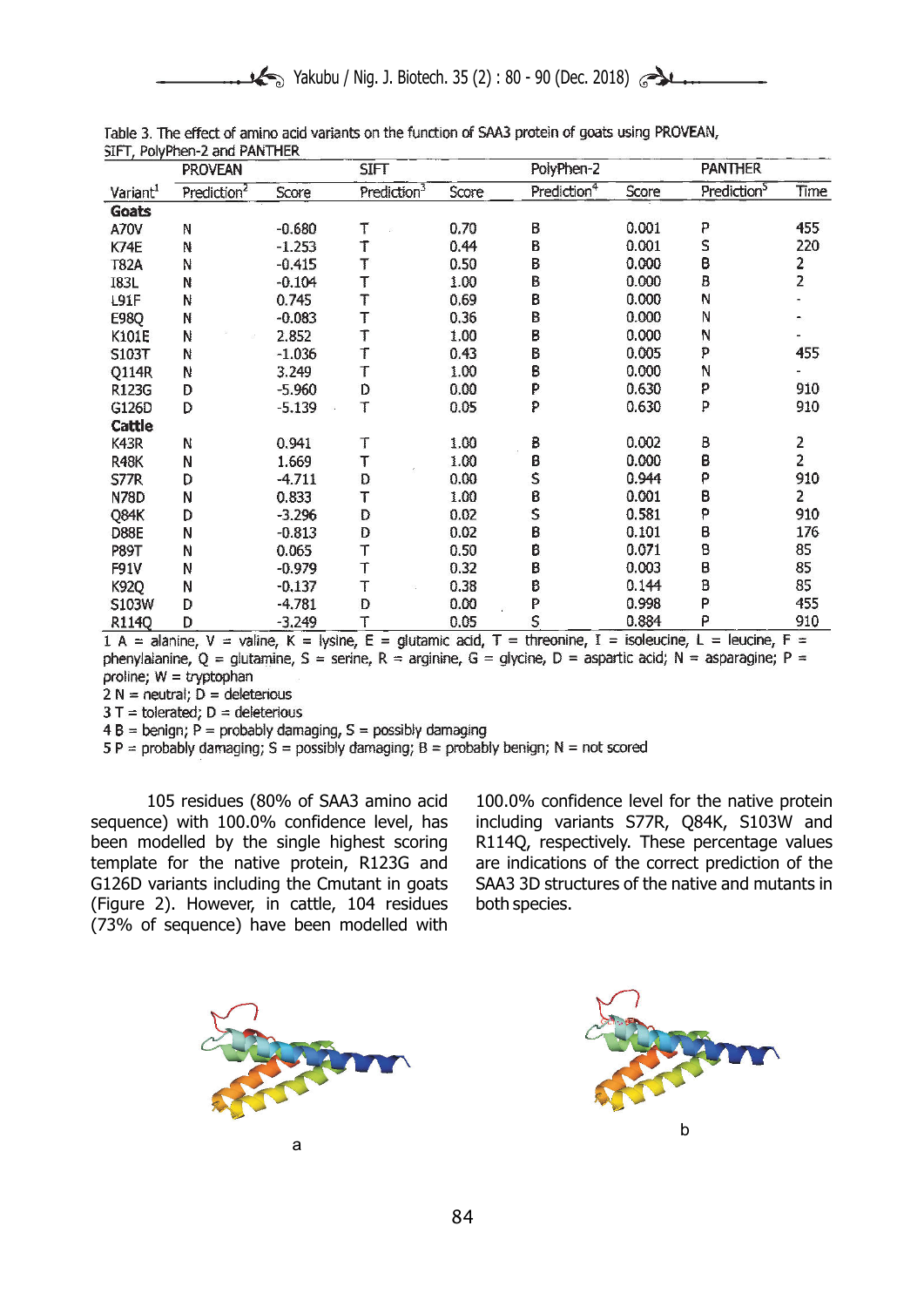





Figure 2. The predicted 3D structures of the native and mutant SAA3 proteins of goats a: native SAA3 protein

b: SAA3 protein due to mutant R123G [Arginine (Arg) to Glycine (Gly) at position 123]

c: SAA3 protein due to mutant G126D [Glycine (Gly) to Aspartic Acid (Asp) at position 126]

d: SAA3 protein due to Cmutant (Combination of R123G and G126D)



Figure 3. The predicted 3D structures of the native and mutant SAA3 proteins of cattle e: native SAA3 protein of cattle

f: SAA3 protein due to mutant S77R [Serine (Ser) to Arginine (Arg) at position 77] g: SAA3 protein due to mutant Q84K [Glutamine (Gln) to Lysine (Lys) at position 84]

h: SAA3 protein due to mutant S103W [Serine (Ser) to Tryptophan (Trp) at position 103]

i: SAA3 protein due to mutant R114Q [Arginine (Arg) to Glutamine (Gln) at position 114]

j: SAA3 protein due to Dmutant (Combination of S77R, Q84K, S103W and R114Q)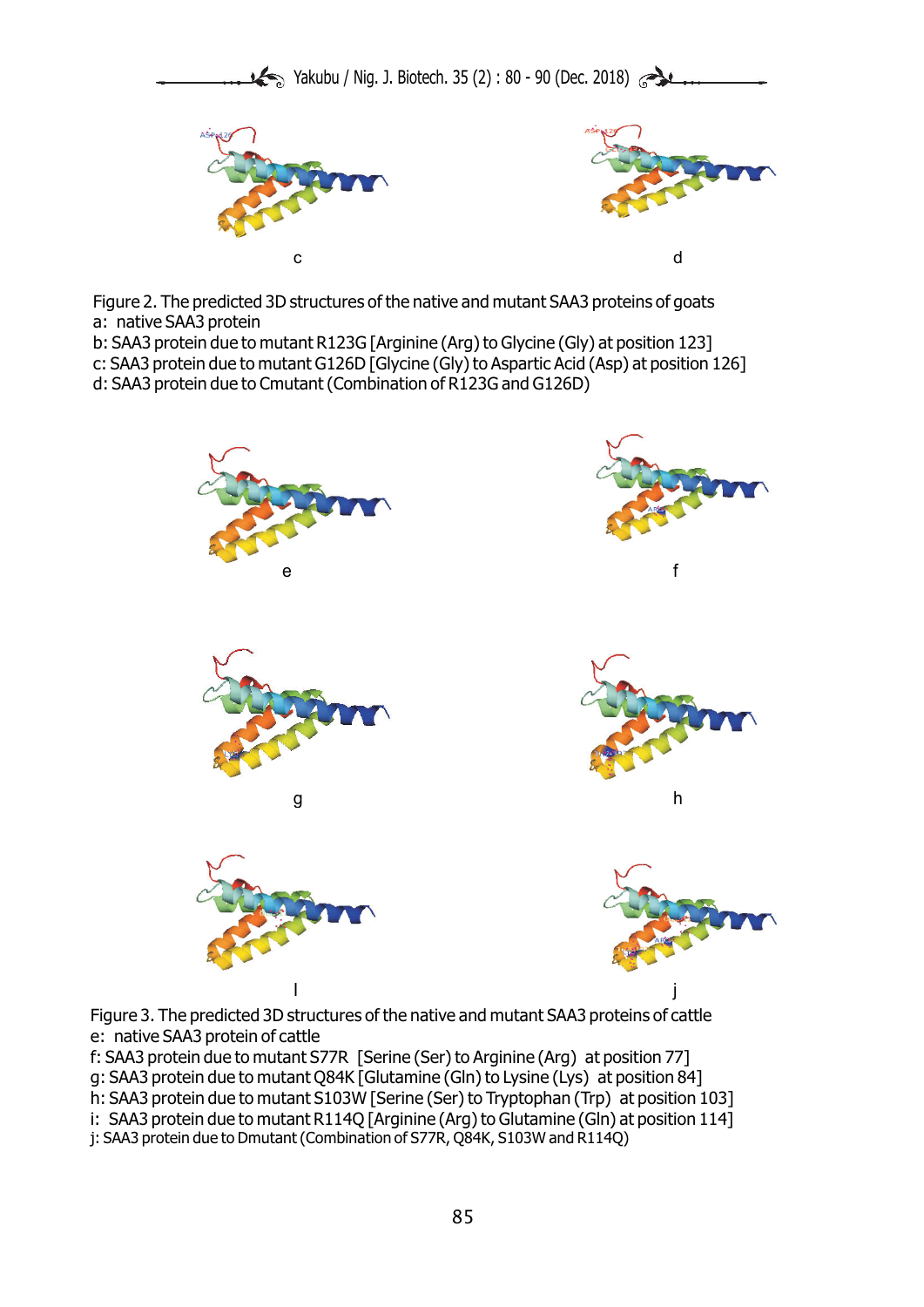Yakubu / Nig. J. Biotech. 35 (2): 80 - 90 (Dec. 2018)

0.19 for variants R123G and Cmutant though RMSD value of less than 0.1 less than the threshold of  $>$  or  $= 2.0$  for a variant

The values of RMSD of the mutants of to effect structural change, is higher than the both caprine and bovine species obtained from value of 0.05 recorded for the native and G126D. SuperPose are shown in Table (4). RMSD value of In cattle, only substitution R114Q recorded

| Variant      | Root<br>(RMSD)  | mean            | square | deviation |
|--------------|-----------------|-----------------|--------|-----------|
|              | Alpha<br>Carbon | <b>Backbone</b> | Heavy  | AII       |
| Goats        |                 |                 |        |           |
| R123G        | 0.15            | 0.15            | 0.19   | 0.19      |
| G126D        | 0.05            | 0.04            | 0.05   | O.05      |
| Cmutant      | 0.15            | 0.15            | 0.19   | 0.19      |
| Cattle       |                 |                 |        |           |
| S77R         | 0.09            | 0.09            | O.13   | O.13      |
| <b>O84K</b>  | 0.05            | O.05            | 0.13   | O.13      |
| <b>S103W</b> | O.08            | 0.08            | 0.12   | O.12      |
| R114O        | 0.06            | 0.06            | 0.09   | 0.09      |
| Dmutant      | O.11            | 0.11            | 0.18   | 0.18      |

**Table 4:** Root mean square deviation values of the native and mutant proteins

amino acid substitutions R123G, G126D and 2.63) and Dmutant (-2.71) have less negative Cmutant all recorded 97.94 overall quality factor ProSA Z-scores compared to S77R (-2.83), Q84K as revealed by ERRAT. Overall quality factor for (-2.79), S103W (-2.79) and the native protein (the native protein and variants Q84R and S103W 2.78). in cattle was 98.96 whereas values of 90.63, The molecular dynamic simulation 97.92 and 100.00 were recorded for variants revealed that the native proteins and the S77R, R114Q and Dmutant, respectively. variants in both species differed in born self However, the ProSA Z-scores of R123G and energy, coulomb energy, electrostatic solvation Cmutant (-2.57 and -2.58) were less negative energy and total energy (Table 5). than that of the native and G126D proteins (-

In goats, the native protein and the 2.72 in each case). Similarly, variants R114Q (-

| Substitution  | Born self energy (kJ) | Coulomb energy (kJ) | solvation<br>Electrostatic | Total energy (kJ/mol) |
|---------------|-----------------------|---------------------|----------------------------|-----------------------|
|               |                       |                     | energy (kJ/mol)            |                       |
| Goats         |                       |                     |                            |                       |
| Native        | -4799.23              | $-30084.77$         | $-654.54$                  | $-29923.33$           |
| R123G         | $-4726.46$            | $-29212.49$         | $-757.66$                  | $-29149.12$           |
| G126D         | $-4863.00$            | $-30196.36$         | $-766.26$                  | $-30141.67$           |
| Cmutant       | $-4790.80$            | $-29288.99$         | $-903.29$                  | $-29366.27$           |
| Cattle        |                       |                     |                            |                       |
| <b>Native</b> | $-4949.43$            | $-31233.41$         | $-512.46$                  | $-30925.49$           |
| S77R          | $-5003.17$            | $-31886.52$         | $-402.79$                  | $-31472.39$           |
| Q84K          | $-4934.56$            | $-31113.68$         | $-454.61$                  | $-30748.75$           |
| S103W         | $-4936.20$            | $-31202.60$         | $-548.12$                  | -30933.92             |
| R114Q         | $-4900.90$            | $-30794.98$         | $-491.40$                  | -30465.87             |
| Dmutant       | -4925.79              | $-31273.76$         | $-421.94$                  | $-30882.85$           |

residue (Alanine) at position 50 for the SAA3 have Alanine at position 50. native protein and mutant G126D (Table 6). However, no stabilizing residue was obtained in case of the substitutions R12G and Cmutant. In

There was a single stabilizing amino acid cattle, the native protein and all the mutants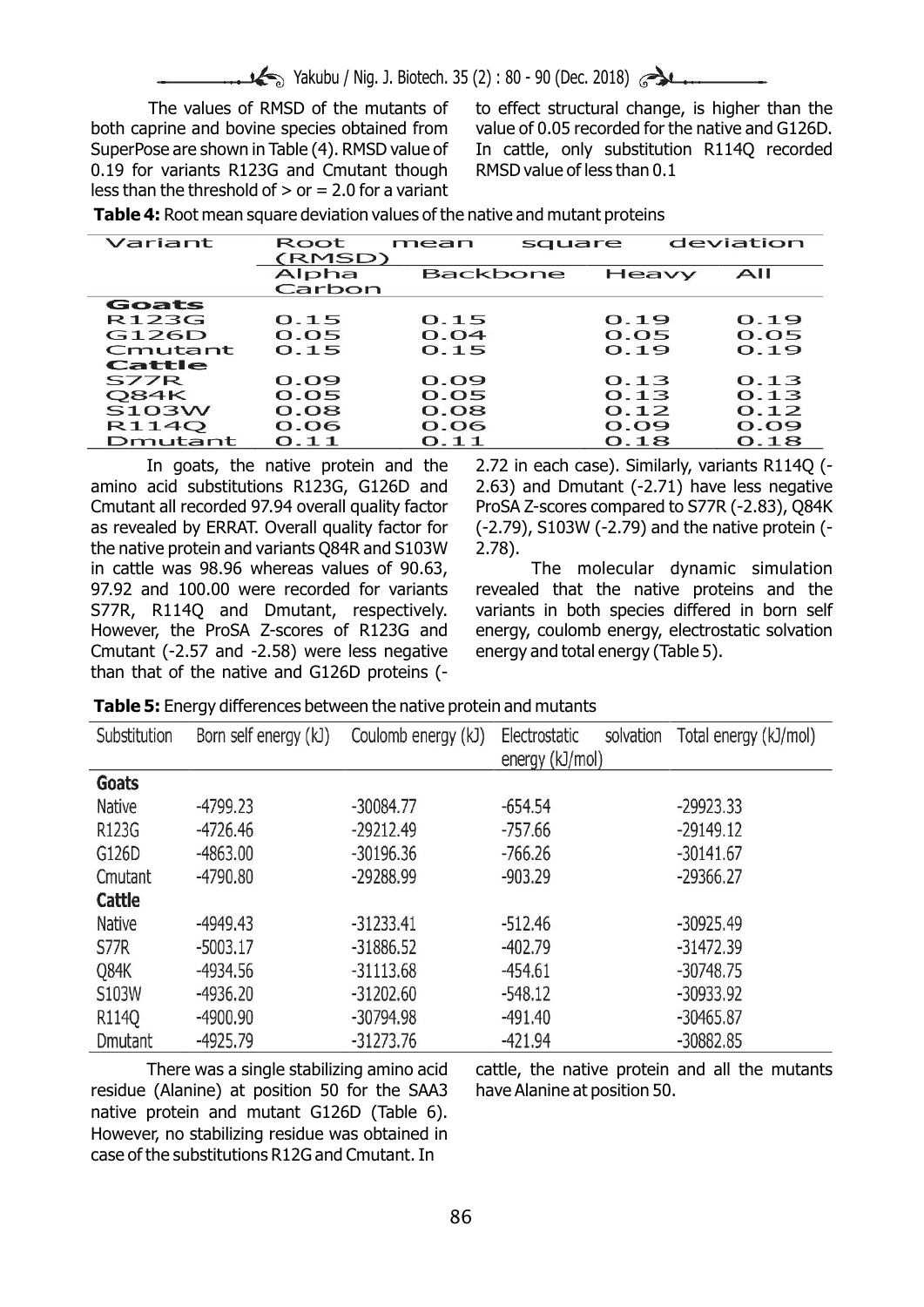|--|--|--|--|--|--|--|--|

| <b>Substit</b><br>ution | Resi<br>due      | Conserv<br>ation<br>score | Hydropho<br>bicity | Long<br>rang<br>$\epsilon$<br>order |
|-------------------------|------------------|---------------------------|--------------------|-------------------------------------|
| Goats                   |                  |                           |                    |                                     |
| Native                  | <b>ALA</b><br>50 | 6                         | 22.58              | O.O3<br>810                         |
| R123G                   |                  |                           |                    |                                     |
| G126D                   | <b>ALA</b><br>50 | 6                         | 22.58              | O.03<br>810                         |
| Cmutan<br>t             |                  |                           |                    |                                     |
| Cattle                  |                  |                           |                    |                                     |
| Native                  | <b>ALA</b><br>50 | 5                         | 21.79              | O. O3<br>846                        |
| S77R                    | <b>ALA</b><br>50 | 5                         | 21.79              | O.O3<br>846                         |
| Q84K                    | <b>ALA</b><br>50 | 5                         | 21.79              | O. O3<br>846                        |
| <b>S103W</b>            | ALA<br>50        | 6                         | 21.79              | O.03<br>846                         |
| R114O                   | ALA<br>50        | 5                         | 21.79              | O.03<br>846                         |
| Dmuta<br>nt             | <b>ALA</b><br>50 | 5                         | 21.79              | O.O3<br>846                         |

**Table 6:** Variation in the stabilizing residues of the native and mutant proteins of SAA3 gene

be a change from ordered  $(R)$  to disordered  $(G)$  by a single residue. The native and the mutants amino acid residue. However, the mutant G126D all have equal number of C-Coil residues. In was a change from disordered (G) to ordered (D) cattle, variant Q84K and Dmutant were higher by residue. In cattle, all the mutants (S77R, Q84K, two residues in C-Coil, one residue in E-Beta S103W and R114Q) were found as ordered Strand and lower by three residues in H-Helix residues. All predictions were done at a false compared with the native protein. Apart from

number of H-Helix and E-Beta Strand. While structure configuration. Substitutions R123G substitution R123G has a loss of residue in H- and G126D (goats), S77R and S103W (cattle) Helix, it however, has a gain of residue in E-Beta were found as non-interfacial residues in soluble Strand compared to the native protein (Table 7). domain. However, Q84K and R114Q were

In goats, the mutant R123G was found to residue, but in terms of E-Beta Strand was lower positive rate threshold of 5% in both species. variant S77R, every other mutant differed from The native and the mutants varied in the the native protein in terms of secondary The Cmutant H-Helix was higher by a single exposed (interfacial residues in soluble domain).

|  | Table 7: Secondary Structure prediction using SPPIDER software |  |  |  |  |
|--|----------------------------------------------------------------|--|--|--|--|
|--|----------------------------------------------------------------|--|--|--|--|

| Variants      |                            |                |        |
|---------------|----------------------------|----------------|--------|
|               | <b>Secondary Structure</b> |                |        |
|               | H-Helix                    | E-Beta         | C-Coil |
|               |                            | <b>Strand</b>  |        |
| Goats         |                            |                |        |
| <b>Native</b> | 55                         | 2              | 48     |
| R123G         | 54                         | 3              | 48     |
| G126D         | 55                         | $\overline{2}$ | 48     |
| Cmutant       | 56                         | $\mathbf 1$    | 48     |
| Cattle        |                            |                |        |
| <b>Native</b> | 57                         | 4              | 43     |
| <b>S77R</b>   | 57                         | 4              | 43     |
| Q84K          | 54                         | 5              | 45     |
| S103W         | 56                         | 5              | 43     |
| R114Q         | 56                         | 5              | 43     |
| Dmutant       | 54                         | 5              | 45     |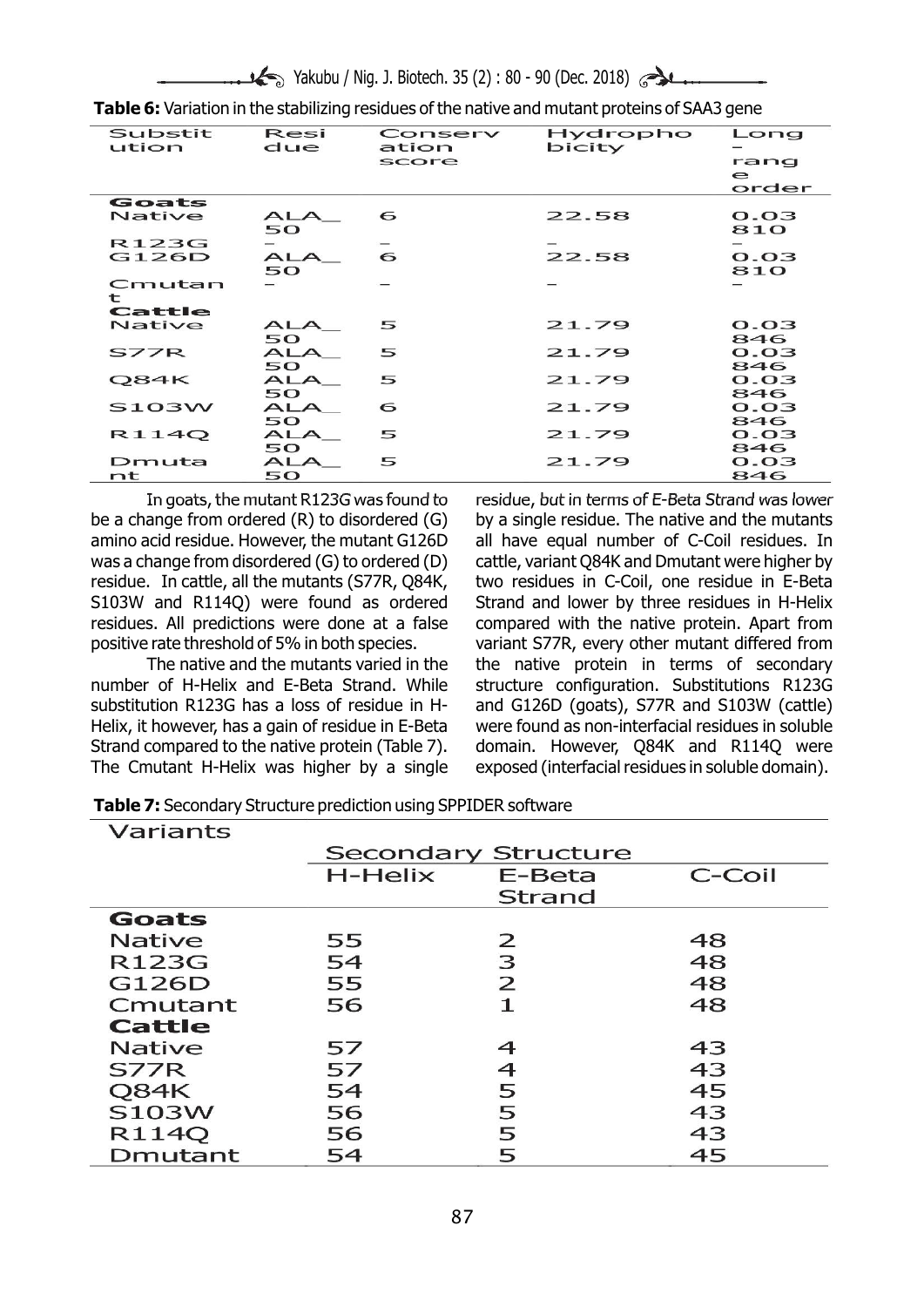mammals, SAA3 is the main SAA form being their subsequent functions. expressed extrahepatically (Upragarin et al., The identification of stabilizing residues 2005) with evidence in the colostrum of could be used as potential candidates for ruminant animals (McDonald et al., 2001). This studying protein folding and stability. This is gene may play a role in the protection of the because a single incorrectly predicted mutation, mammary gland during remodelling and apart from jeopardizing the stability of the entire infection (Molenaar et al., 2009). The high protein, can counteract a larger number of number of polymorphic sites predicted to be stabilizing mutations (Broom et al., 2017). The neutral at SAA3 locus of cattle and goats in the conversion of R123G from ordered to disordered present study could be an indication of high residue in the mutant may have structural and conservatism. This is in line with the submission functional effect on the SAA3 protein. Arginine of Domènech Guitart (2013) that the protein (R) is a basic-polar amino acid while glycine (G) sequences of SAA are highly conserved with a is non-polar. This change from a charged amino wide range of mammals exhibiting high acid/hydrophilic to non-polar/neutral state could homology. This conservation has been disturb the ionic interaction in the native protein, maintained through the evolution of eutherian thereby affecting the structural configuration. mammals (Uhlar and Whitehead, 1999), This is congruous to the submission of Yakubu et indicating that the SAA3 locus may likely have al. (2017). Protein fragments that are not well biological functions of importance. The ordered in the crystal have been reported to consensus in the prediction of R123G and G126D simply not visible in electron density, as a result (goats) including S77R, Q84K, S103W and of which they are not built into the final model R114Q (cattle) as being deleterious may be a (Zhang et al., 2007). Disordered regions of pointer to their pathological phenotypic protein could have specific structural and amino consequences. The high reliability indexes acid affinities (Kumari et al., 2015) compared to obtained in the present study when the the ordered regions. Characterization of the substitutions R123G and G126D including physico-chemical properties of protein-protein R114Q were subjected to stability test further interactions is very useful because key biological indicate that the three variants could be disease- processes such as antigen-antibody recognition, related mutations. The matrix of the mutations of the mutations. The mutations of the mutations of the mutation

well as Dmutant (cattle) appear to have more proteins' association and dissociation (Zen et al., propensity to alter protein structural landscape 2010). than other mutants though below RMSD value The varying configurations of the native threshold. Based on the fact that they have less and the SAA3 protein variants R123G, Q84K, negatve Z-scores, it seems variants R123G and Cmutant and Dmutant could disturb protein negatve Z-scores, it seems variants R123G and Cmutant and Dmutant could disturb protein<br>Cmutant including R114Q and Dmutant (-2.71) folding and hence its structure and function This Cmutant including R114Q and Dmutant  $(-2.71)$  folding and hence its structure and function. This care more disposed to affecting the protein  $\frac{1}{2}$  is because the 20 types of amino acids in the are more disposed to affecting the protein is because the 20 types of amino acids in the structures. This is consistent with the report of  $\epsilon$  three distinct secondary structures (belix beta structure. This is consistent with the report of three distinct secondary structures (helix, beta<br>Saha et al. (2013) that the model quality is better strand, and loon) have been reported to provide Saha et al. (2013) that the model quality is better strand, and loop) have been reported to provide<br>the more negative the Z-score is. when important information on the interaction

There is every tendency that R123G,<br>
Q84K, R114Q, Cmutant and Dmutant changes<br>
could affect protein conformation and biological<br>
roles by virtue of their less negative total free<br>
energy. In a related study, Alberts et al.  $\frac{1}{2009}$ , non-interfacial ionizable residues can by free energy minimization. However, the (2009), non-interfacial ionizable residues can denstured state of proteins as observed in the  $\frac{1}{2009}$  influence dimer ass denatured state of proteins, as observed in the linitiance dimer association<br>mutants of the present study is characterized by conformational changes. mutants of the present study is characterized by high conformational entropy, which could be conformation of a protein generally is enhanced

**Discussion Discussion attributed to loss of interactions by the natives.** It has been reported that in non-human This may destabilize the protein molecules and

Variants R123G and Cmutant (goats) as transduction are said to be regulated through

the megative the z-score is.<br>There is every tendency that R123G, areferences of amine aside in the folding of proteins (Jha et al., 2010). The non-interfacial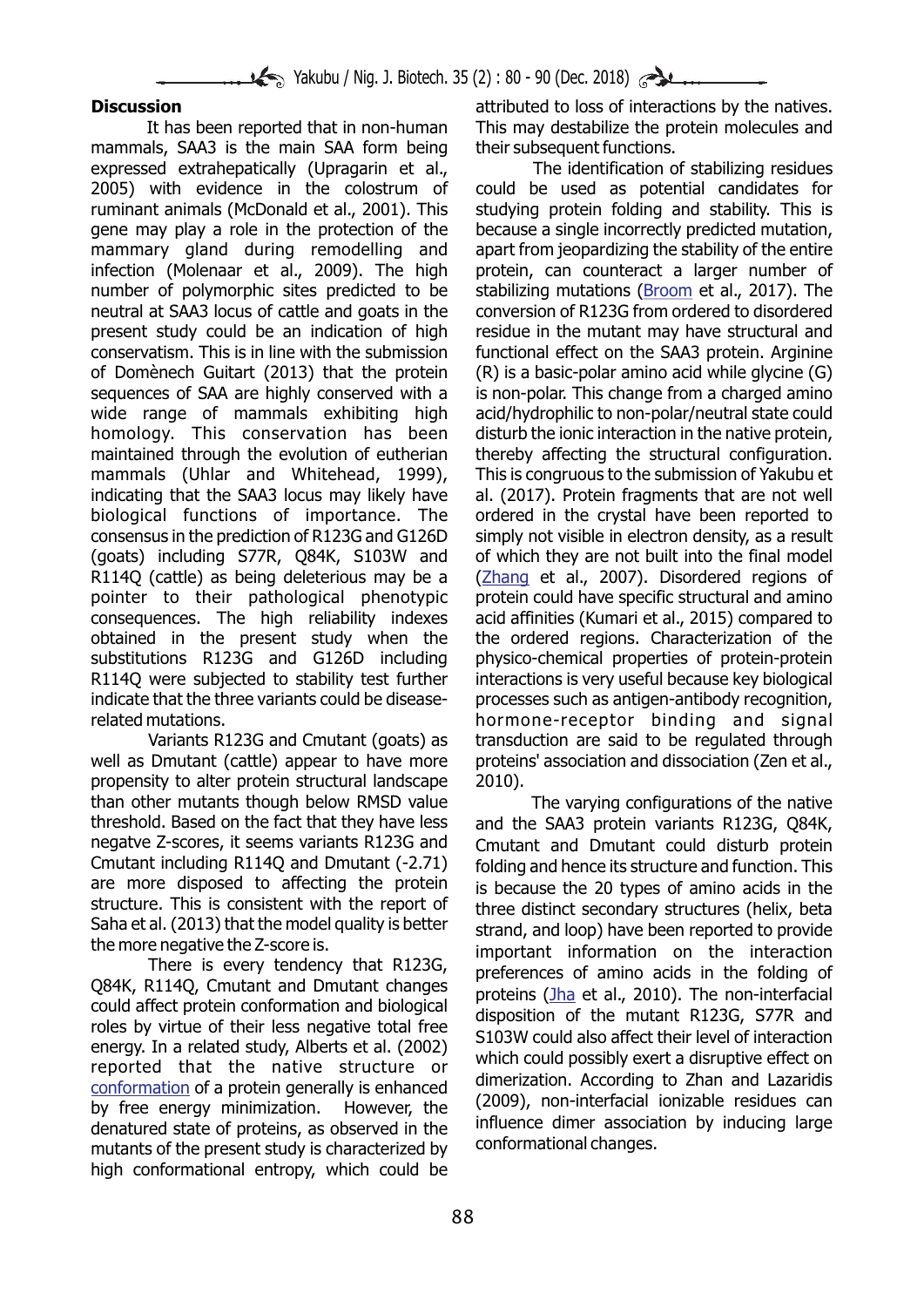Yakubu / Nig. J. Biotech. 35 (2) : 80 - 90 (Dec. 2018)

on the molecular basis of the potential (2016). Structure and expression of different deleterious effects of R123 and Cmutant on serum amyloid A (SAA) variants and their protein structures and functions of SAA3 gene of concentration-dependent functions during host goats. In cattle, the effect of Dmutant on protein hinsults. Curr. Med. Chem. 23 (17): 1725–1755. configuration was more pronounced. When these variants are experimentally confirmed in DeLano, W. L. (2006). PyMOL Executable Build future web lab and pathogenic population-based (v0.99); DeLano Scientific: South San Fransisco, association studies, may be exploited in CA 94080, USA. unraveling the genetic resistance/susceptibility

by the Department of Animal Science, Faculty of derived peptides on macrophage phagocytosis. Agriculture, Nasarawa State, University, Keffi.

Roberts, K. and Walter, P. (2002). Molecular protein. A Ph.D thesis submitted to the Biology of the Cell. 4th edition. New York: Department de Genètica i Microbiologia Facultat Garland Science; 2002.

Bhattacharya, D. and Cheng, J. (2013). 3Drefine: Consistent Protein Structure Refinement by Optimizing Hydrogen Bonding Gromiha, M. M., Pujadas, G., Magyar, C., Network and Atomic-Level Energy Minimization. Selvaraj, S. and Simon, I. (2004). Locating the Proteins, 81(1):119–31. Stabilizing residues in (alpha/beta)8 barrel

Rebours, E., Cebo, C. and Martin, P. (2012). Proteins 55: 316-329. Validation of RNA isolated from milk fat globules to profile mammary epithelial cell expression <u>Jha</u>, A.N., <u>Vishveshwara</u>, S. and <u>Banavar</u>, J.R. during lactation and transcriptional response to a (2010). Amino acid interaction preferences in bacterial infection. J. Dairy Sci. 95: 6130–6144.

E.M. (2017). Computational tools help improve Z., Lu, H. and Xu, J. (2012). Template-based protein stability but with a solubility tradeoff. The protein structure modeling using the RaptorX J. Biol. Chem. 292: 14349-14361. web server. Nature Protocols 7: 1511–1522. Broom, A., Jacob, J., Trainor, K. and Meiering,

I-Mutant2.0: Predicting stability changes upon and Sternberg, M. J. E. (2015). The Phyre2 web mutation from the protein sequence or structure. portal for protein modeling, prediction and Nucl. Acids Res. 33: 306-310. analysis. Nat. Protoc. 10: 845-858.

Colovos, C. and Yeates, T. O. (1993). Verification Kumar, P., Henikoff, S. and Ng, P. C. (2009). of protein structures: Patterns of nonbonded Predicting the effects of coding non-synonymous atomic interactions. Protein Sci. 2 (9): 1511- variants on protein function using the SIFT 1519. algorithm, Nat. Protoc. 4: 1073–1081.

**Conclusion Conclusion State Conclusion Conclusion Conclusion Conclusion Conclusion Conclusion Conclusion Conclusion Conclusion Conclusion Conclusion Conclusion Conclusion Conclusion Conclus** The present findings provide information J., Opdenakker, G., Struyf, S. and Van Damme, J.

to mammary diseases in goats and cattle. <u>Domènech, A., Raynes, J. G., Rodríguez, E. G.,</u> Arís, A., Bach, A. and <u>Serrano, A</u>. (2012). **Acknowledgement** and **Recombinant expression of goat milk serum** Facilities for this research were provided amyloid A: preliminary studies of the protein and Protein Pept. Lett. 19(3): 299-307.

**References Domènech Guitart, A. (2013). Analysis of the** Alberts, B., Johnson, A., Lewis, J., Raff, M., functional roles of mammary serum amyloidA3 ; 2002. de Biociències Universitat Autònoma de Barcelona, June 2013. 135 pp.

proteins based on hydrophobicity, long-range Brenaut, P., Bangera, R., Bevilacqua, C., interactions, and sequence conservation.

proteins. Protein Sci. 19(3): 603-616.

Källberg, M., Wang, H., Wang, S., Peng, J., Wang,

Capriotti, E., Fariselli, P. and Casadio, R. (2005). Kelley, L. A., Mezulis, S., Yates, C. M.,Wass, M. N.